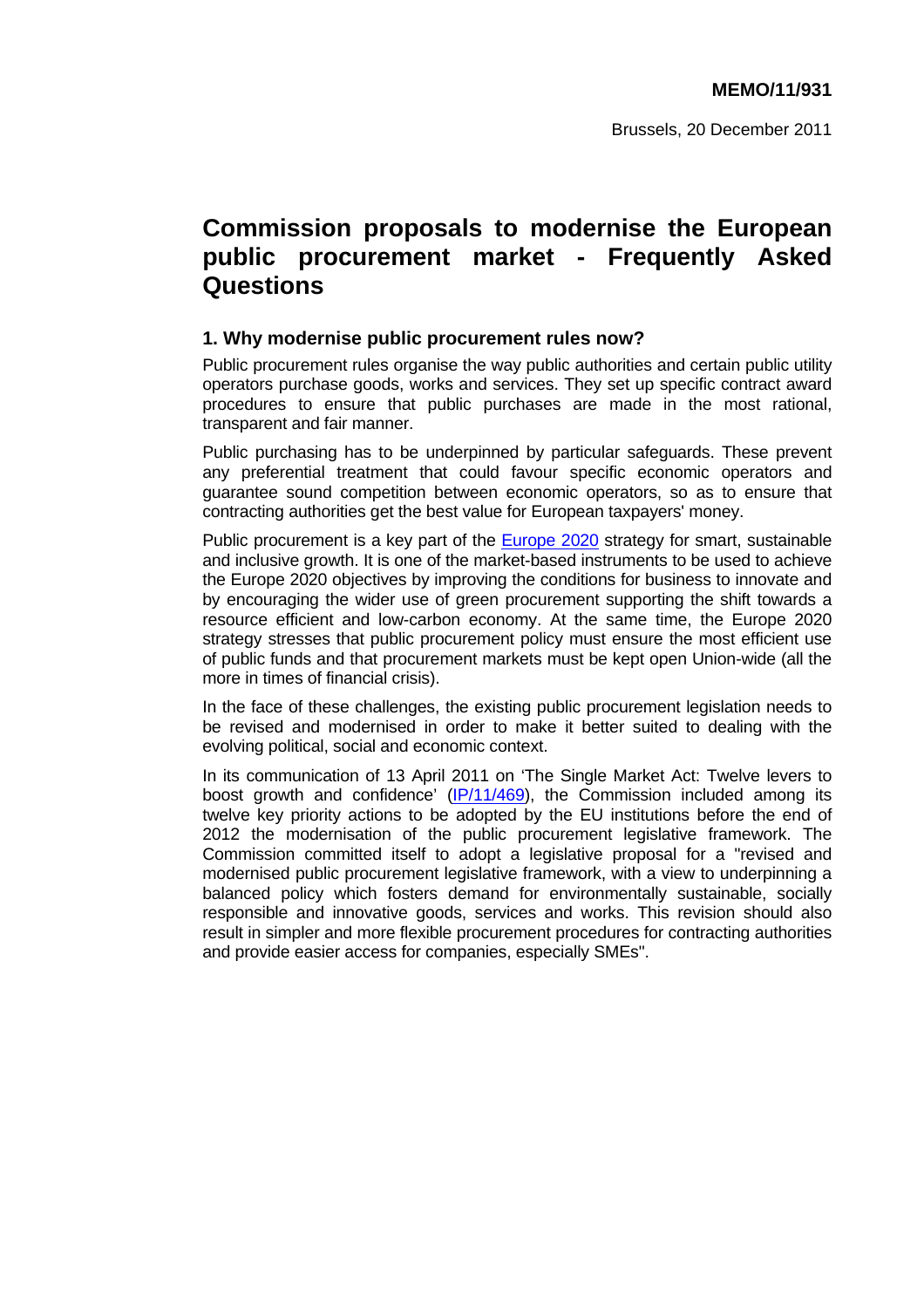# **2. How is public procurement relevant for the European economy?**

Public procurement is one of the major items of expenditure for contracting authorities in Europe and an important element of the European Single Market. In 2009, the value of calls for tender published in the Official Journal of the European Union (i.e. advertised in the whole Internal Market) represented approximately €420 billion for the 27 Member States. This figure includes only those purchases which are subject to compulsory advertisement EU-wide, as they are above the thresholds for the application of the Directives. The overall value of the calls for tenders published in the Official Journal of the European Union represents 19% of the total expenditure on public works, goods and services.

A dynamic pan-European procurement market with easy access to these contracts provides huge business opportunities for European companies. It can greatly contribute to stimulating a competitive European industry and sustainable economic growth.

## **3. What are the main simplification measures proposed by the Commission?**

For the main elements of the proposals for revised directives, see [IP/11/1580.](http://europa.eu/rapid/pressReleasesAction.do?reference=IP/11/1580&format=HTML&aged=0&language=EN&guiLanguage=en) 

To make the procedures simpler and more flexible, the Commission suggests notably:

- an **increased possible use of negotiation** through the competitive procedure with negotiation and prior publication (see question 4):
- simplified procedures for regional and local contracting authorities, who can replace the publication of individual contract notices by the publication of a general notice for their planned procurement for the next year;
- a reduction of documentation requirements. This will be achieved in particular through the compulsory acceptance of self-declarations, whereby a bidder declares on oath that he fulfils the criteria which are a pre-condition for tendering, e.g. no conviction for corruption etc. Only the winning bidder will then be obliged to supply the documentary evidence to prove the facts that he declared in his self-declaration. Furthermore, the proposal prohibits contracting authorities from requiring economic operators to re-submit documents which were previously submitted to them within the past four years in an earlier procedure and which are still valid;
- **ambitious measures on electronic procurement** aiming at full electronic communication in public procurement within a period of two-year time after the implementation deadline of the adopted Directive;
- The **shortening of deadlines**,
- The **alleviation of publication requirements**.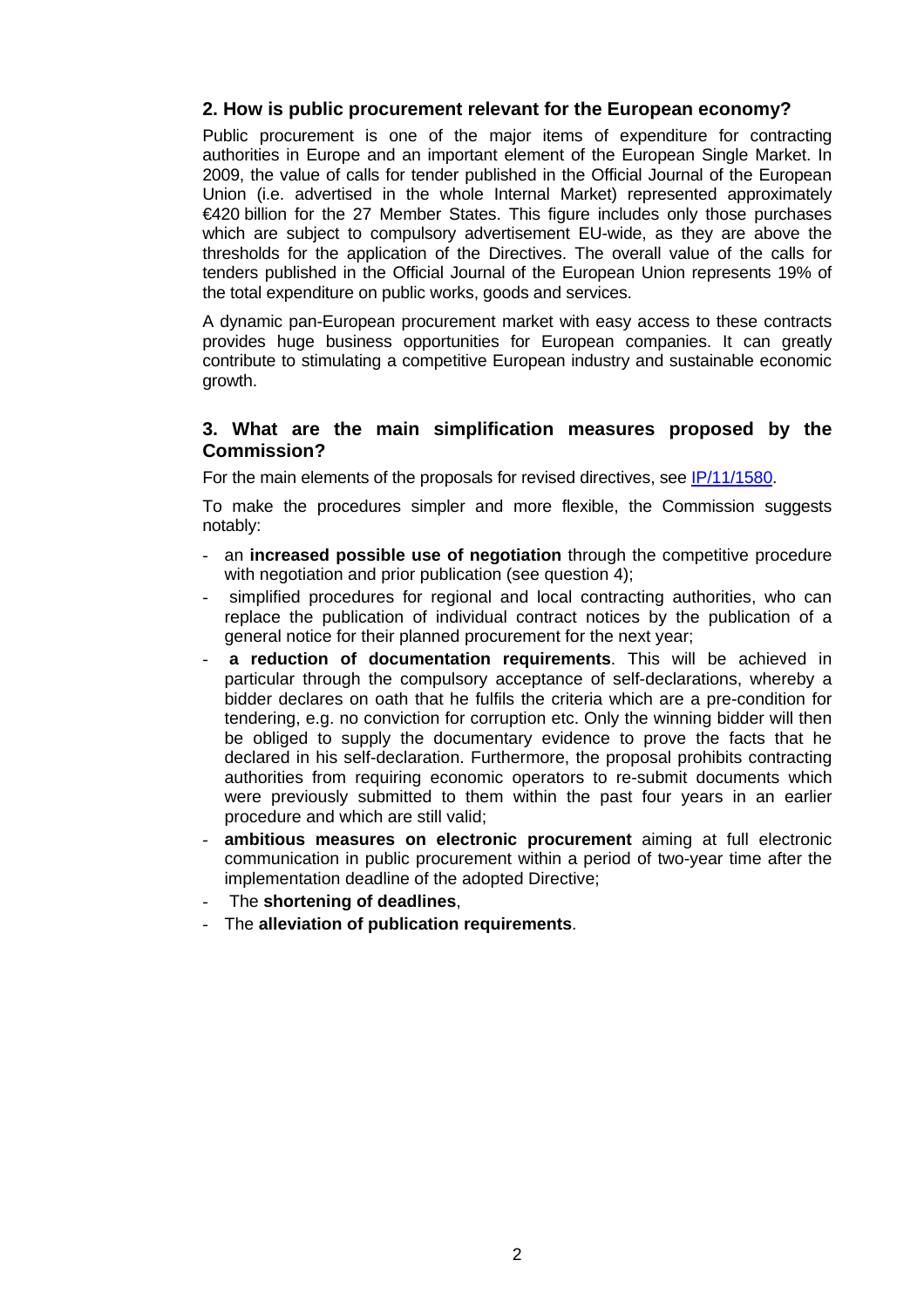# **4. The competitive procedure with negotiation appears more risky in terms of transparency, non-discrimination and equal treatment. Are safeguard measures envisaged?**

The competitive procedure with negotiation whereby contracting authorities can negotiate with the tenderers to improve the quality of the offers will simplify public procurement and make it more flexible for more complex contracts. It will enable contracting authorities to purchase works and services better adapted to their needs and budgetary constraints.

The Commission is however conscious of the risks involved in this procedure. Negotiations shall therefore be supervised: contracting authorities shall specify at the time of prior publication the subject matter of the contract, the award criteria and the minimum requirements to be met. These shall not be changed in the course of negotiations. Any change in those parts of the technical specifications that are open to negotiations must be communicated to all firms participating in the negotiations so that they can submit new, adapted tenders. Before the negotiations are concluded, everybody must be given the possibility to submit a final tender. Finally, the conduct of the negotiations must be documented in the report on the procedure to be drawn up by the contracting authority and all contracting authorities shall be subject to oversight by a national independent body.

#### **5. Why are thresholds maintained at their current level?**

The Commission is not convinced that increasing the thresholds would achieve further simplification of the EU procurement policy. In essence, increasing the thresholds would mean that a larger portion of procurement would no longer be covered by the directives, and therefore, only subject to national rules, which might not always ensure the same level of transparency and non-discrimination as provided for by EU law.

Furthermore, the EU has to respect its international obligations. In particular, in the framework of the World Trade Organisation agreement on government procurement (see [IP/11/1556](http://europa.eu/rapid/pressReleasesAction.do?reference=IP/11/1556&format=HTML&aged=0&language=EN&guiLanguage=en) and [MEMO/11/922\)](http://europa.eu/rapid/pressReleasesAction.do?reference=MEMO/11/922&format=HTML&aged=0&language=EN&guiLanguage=en). The EU has committed to ensure that the procedural guarantees anchored in the proposal would apply to all contracts beyond the same value as the one of the current directives. Increasing the thresholds would therefore be a breach of our international obligations. For instance, if the current thresholds were doubled, the EU would have to compensate for that up to  $\epsilon$ 30 billion.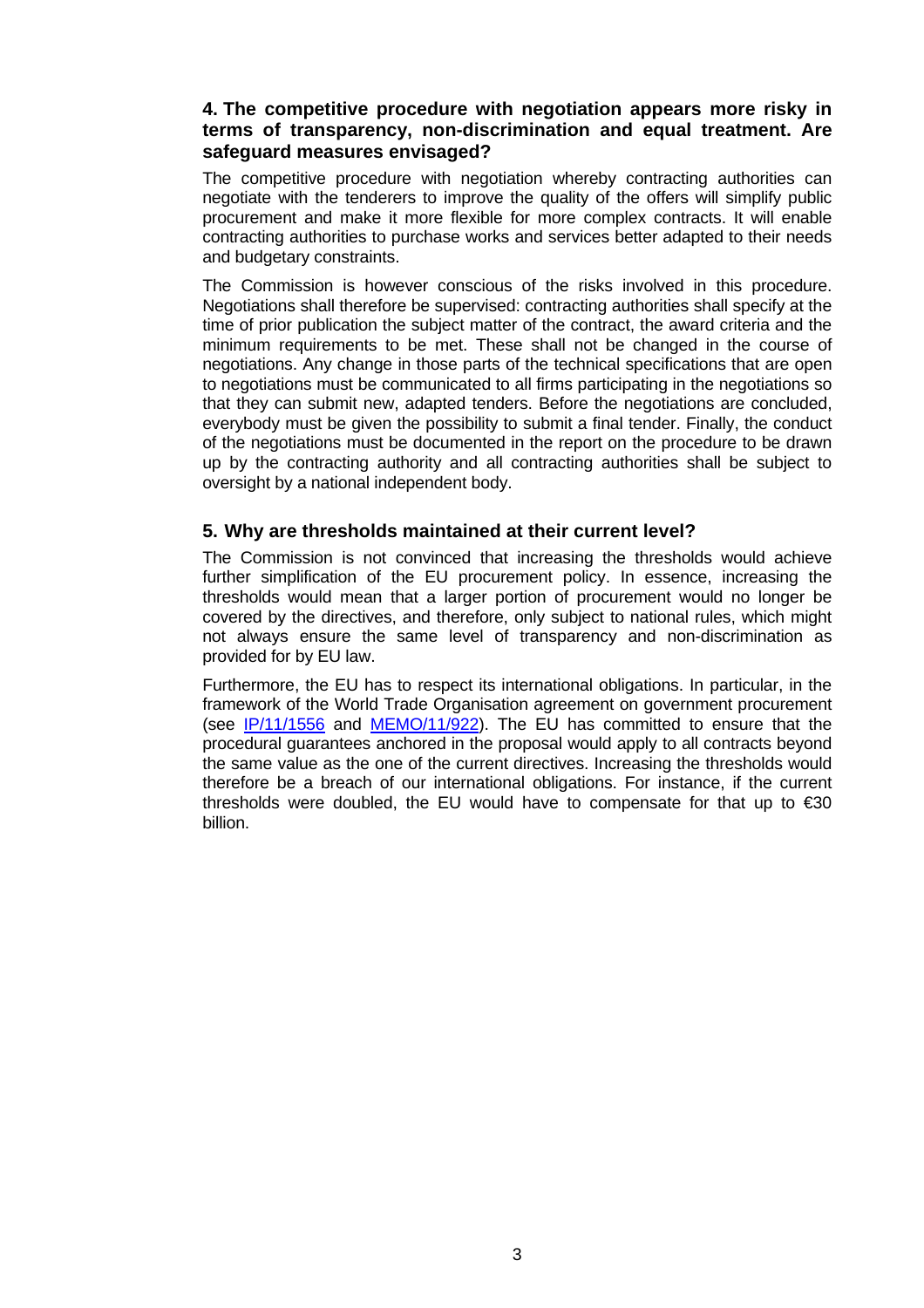# **6. Will SMEs benefit from the modernisation of the rules?**

Many companies, in particular SMEs, complain that access to public contracts remains difficult in practice, because of high administrative burdens and sometimes disproportionate requirements set up by contracting authorities. Among the measures proposed to remedy this problem, the most important is the obligation for contracting authorities to accept self-declarations as a first step; only the winning bidder must then supply the documentary evidence for selection criteria; documents which have already been submitted to the same contracting authority within the past four years and which are still valid shall not have to be re-submitted. This will particularly benefit SMEs, for whom the costs and time of supplying the documents is often a serious obstacle to participation in public tender procedures. Furthermore, the list of possible selection criteria is made exhaustive; yearly turnover requirements may not exceed three times the estimated contract value. This will hinder contracting authorities from imposing exaggerated turnover requirements which automatically exclude SMEs from participating in the procedure. Contracting authorities will be encouraged to split contracts into lots allowing for the participation of more bidders and will have to specifically explain when not doing so. Finally, Member States may foresee direct payments to subcontractors, so that these subcontractors – which are often SMEs – get paid quicker and do not suffer from sometimes bad payment practice of the prime contractors.

# **7. How is the regime proposed for social services being simplified?**

Social services already benefited from the simplified regime applicable to the socalled "B" or "non-priority" services". As they generally have a limited cross-border dimension, social, health and education services will now benefit from a specific and much simpler regime. They will be subject to a higher threshold ( $\epsilon$ 500,000) above which Member States will remain free to determine the procedural rules applicable, while respecting the basic principles of transparency and equal treatment. The only obligations shall consist in the publication of a contract notice and of a contract award notice. In addition, Member States will have to make sure that contracting authorities may take into account *inter alia* all quality and continuity criteria they consider necessary for the services in question. Member States may also eliminate the price as sole award criterion for such services.

# **8. Other services benefited from a lighter regime under the actual Directives. Will this regime be maintained?**

The evaluation has shown that it is no longer justified to restrict the application of the normal procurement regime to given services, given that the cross-border tradability of the services which were not covered by the full regime is not significantly lower than those of the others. For legal services and hotel and restaurant services in particular, the evaluation has shown that the percentage of cross-border trade is significantly higher than the average for services falling under the full procurement regime. Therefore, except for social services, the standard rules will now apply to all services.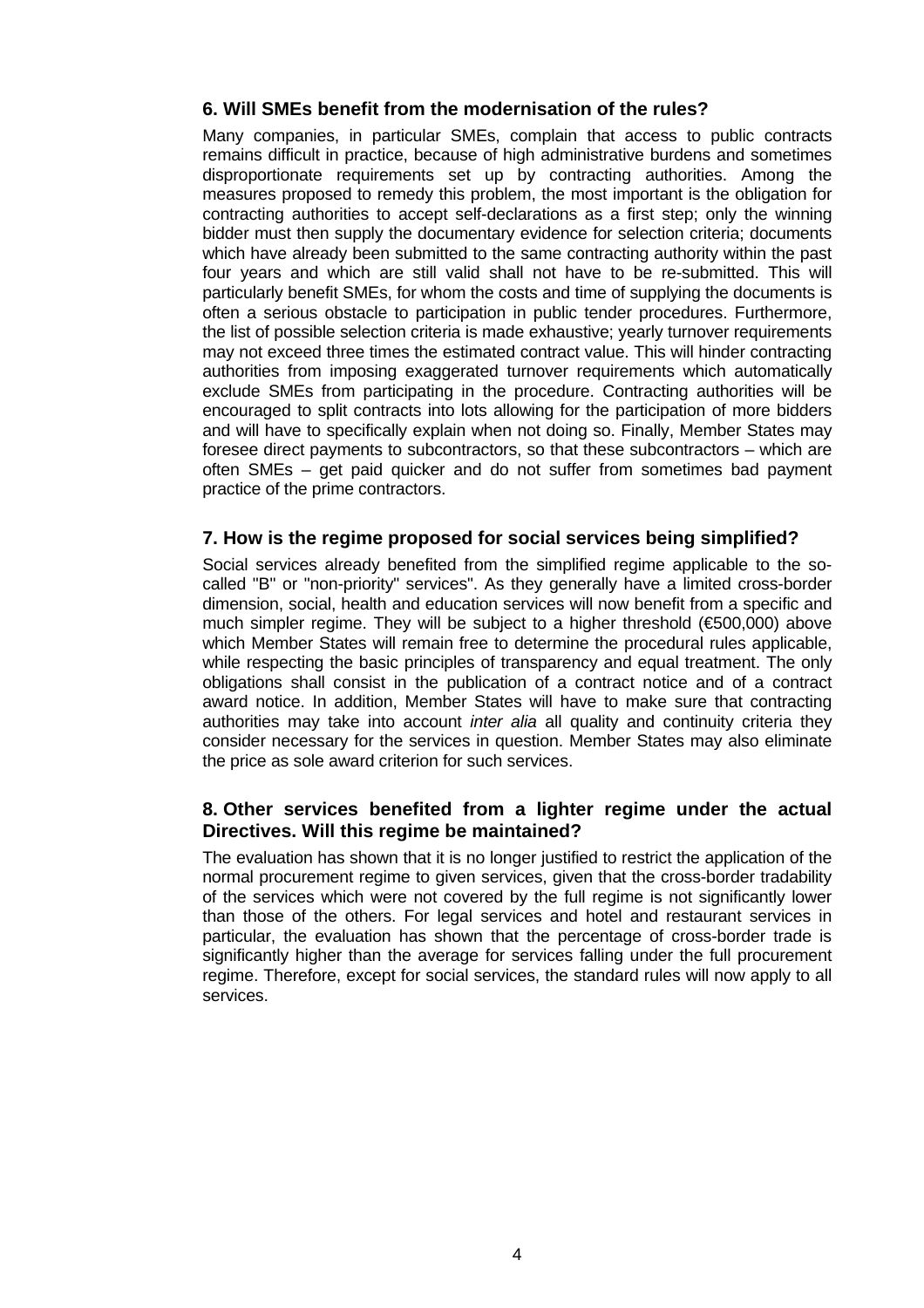# **9. Does the proposed modernisation contribute to the implementation of the Europe 2020 strategy objectives for a greener, more social, innovative and inclusive economy?**

To further support the Europe 2020 strategy objectives and due to the positive reactions to the Green Paper, the Commission suggests the introduction of a lifecycle cost concept, which will encourage public authorities to consider the full lifecycle of products in their purchasing decisions. The life-cycle cost will include internal costs and monetised external environmental costs. Member States and contracting authorities will remain free to decide whether to integrate life-cycle costing in their procurement procedures.

Contracting authorities may take into account criteria linked to the production process of the goods or services to be purchased.

In addition, contracting authorities may require that works, supplies or services bear specific labels certifying environmental, social or other characteristics, as long as only the criteria and characteristics of the label which are linked to the subject-matter of the contract are required and that equivalent labels are accepted.

More specifically on social inclusion, the Commission suggests broadening the current contracts' reservation in favour of sheltered workshops: on the one hand, this exception is extended to economic operators whose main aim is the social and professional integration of disabled and disadvantaged workers; and on the other hand, the minimum required percentage of disabled or disadvantaged workers is reduced from 50% to 30%.

#### **10. Are specific measures in favour of innovation proposed?**

Innovation needs to be fostered. With this aim in mind, the Commission suggests a completely new partnership procedure where the contracting authority shall cooperate with a company – selected in a regular competitive tender procedure - to develop an innovative product, work or service, which does not exist on the market. The Commission also proposes measures facilitating cross-border procurement and improvements to the competitive dialogue procedure.

#### **11. Is the soundness of procedures going to be guaranteed further?**

Conflicts of interests, illicit conduct, and the limits to when modifications of a contract during its execution are acceptable without new tender procedures, are specifically defined in the proposal. The contracting authorities shall not award a contract to the best bidder if the latter cannot provide the required documentation or if he has provided a false declaration either on the absence of any privileged links with members of the contracting authority or on the absence of illicit conduct from his side. Abnormally low tenders shall be investigated. In particular, an established violation of EU obligations in the field of social and labour law or environmental law or violation of the international social and environmental law shall lead to the rejection of the tender. Finally, the contracting authorities may specify critical tasks which shall be executed by the principal tenderer only and may not be subcontracted.